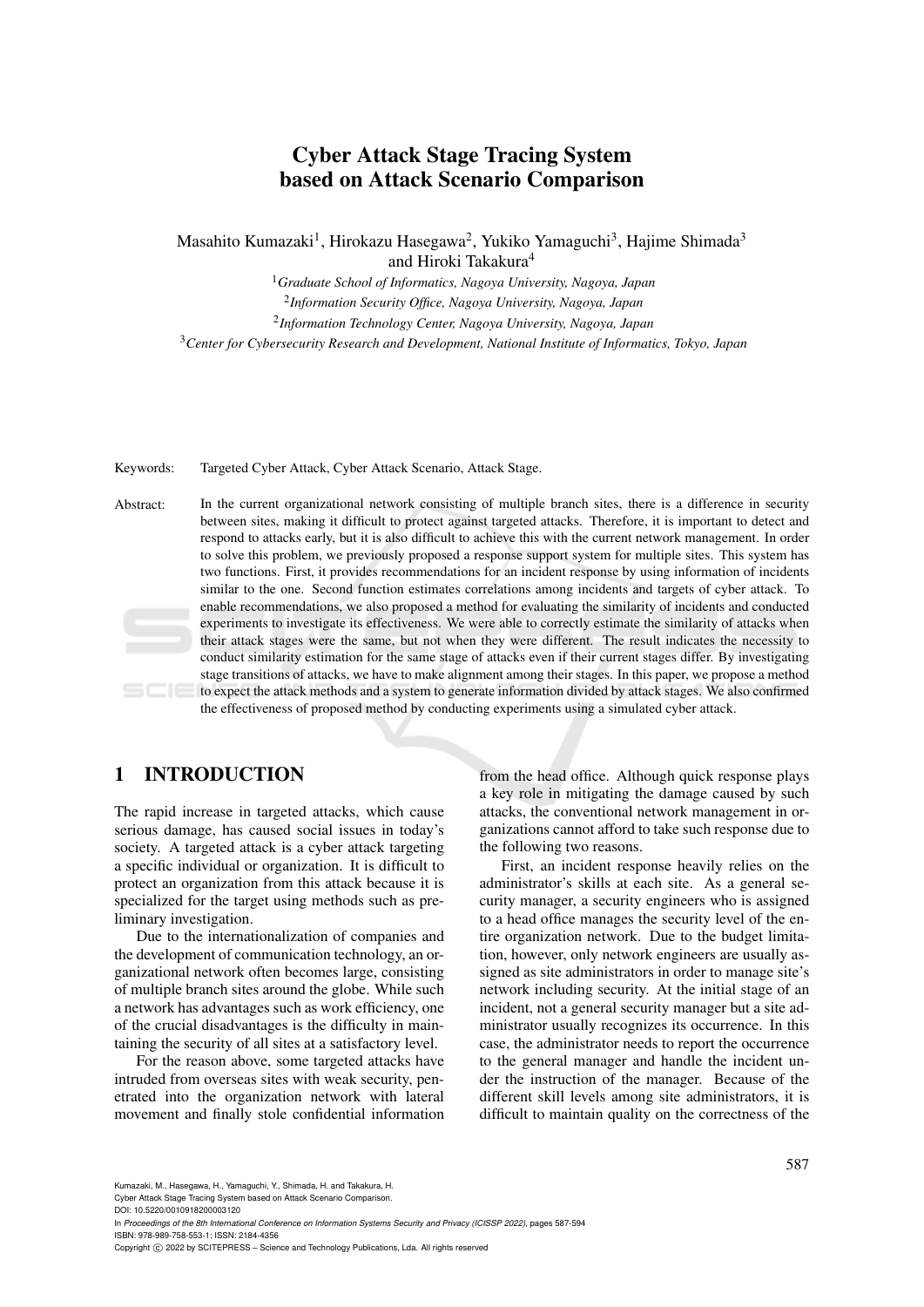report and the effectiveness of the incident response.

Second, it is difficult to make a correlation among incidents and use the knowledge of these incidents. At the stage of the lateral movement, several incidents occur simultaneously at many sites. The general security manager collects reports from the sites, investigates the correlation among the incidents and makes a decision on whether a critical cyber attack has occurred or not. However, the lack of uniform quality among reports, large distance, and time-zone difference among sites make the manager's work difficult.

To solve these problems, we previously proposed an incident response support system for multi-site networks(M. Kumazaki, H. Hasegawa, Y. Yamaguchi, H. Shimada, and H. Takakura, 2021a). In this system, both the security manager and the site administrator can obtain countermeasure recommendations against the incident, an estimation of the correlation of incidents across sites, and an identification of the attacker's objective, e.g., target device. To enable recommendation of incident countermeasures, we also proposed a method of evaluating the similarity of incidents that occur at multiple sites(M. Kumazaki, H. Hasegawa, Y. Yamaguchi, H. Shimada, and H. Takakura, 2021b). In this previous study, we compared similar cyber attacks regardless of their progress and evaluated their similarity. The result indicated the limitation of the conventional system. When different stages of the incidents are observed at the affected sites, this system did not correctly evaluate the correlation of incidents among the sites.

We found that we could evaluate the similarity among incidents with more precision if we divide the information about a series of attacks into each attack stage and compare the part of the same stages of the incidents. In this paper, we propose an attack method expectation method for estimating the attack methods and their execution times on the basis of the logs caused by a cyber attack. This method uses a table that summarizes attack methods, the logs caused by those methods, and the importance of those logs. It also compares this table with logs caused by a cyber attack and calculates the probability of each attack method.

We also propose a cyber attack stage tracing system to extract logs caused by a cyber attack and divide these logs into attack stages using the proposed method. The system collects logs for a certain period and extracts those caused by the cyber attack. The system expects used attack methods from the logs by the proposed method, and identifies the attack stage of the attack. We examined the effectiveness of the proposed method by conducting experiments using a simulated cyber attack.

## 2 RELATED WORK

Our conventional system uses communication behavior and various logs as evaluation indicators of incident similarity. These have also been used for detection methods of cyber attacks, and many studies have been conducted on them. As for attack detection using communication behavior, a method for detecting attacks using HTTP requests has been proposed(Y. Kanemoto, K. Aoki, M. Iwamura, J. Miyoshi, D. Kotani, H. Takakura, and Y. Okabe, 2019). This method extracts the attack code from the HTTP request, and executes it in the sandbox. Finally, it compares the execution result and actual HTTP response to determine the success or failure of the attack. As a system to detect cyber attacks using various logs, there is Security Information and Event Management (SIEM). This system not only centralizes the management of various logs, but also enables early detection of incidents by correlating and analyzing them. To enable detection of a wider range of cyber attacks, there are methods of extending the capabilities of SIEM(I. Kotenko and A. Chechulin, 2012; B. D. Bryant and H. Saiedian, 2017). These methods can detect cyber attacks, but depend on the skills of the administrators in terms of response. As mentioned in Section 1, attack detection alone is insufficient because of the variation in skills among site administrators, and it is desirable to provide response support as well.

There have been several systems proposed focused on information sharing within an organization, such as our conventional system (M. Colajanni, D. Gozzi, and M.Marchetti, 2008; C. Wagner, A. Dulaunoy, G. Wagener, and A. Iklody, 2016). The purpose of these systems is to share threat information within an organization. However, they share the malware information collected by honey pots or threat information collected by the administrators themselves. If administrators lack skills, they may not be able to effectively use the shared information well or collect information to register in the system. Our conventional system solves these problems by collecting threat information itself and sharing countermeasure recommendations instead of threat information.

Our proposed system focuses on the attack stages of a cyber attack to evaluate the similarity of incidents more accurately. Our conventional system uses this similarity to make recommendations to site administrators and enables early resolution of incidents. Many studies have been conducted to mitigate damage and resolve incidents early by focusing on the attack stages. Pivarníková et al. propose a method for detecting cyber attacks in their early stage and predicting how the attacks proceed by using Bayesian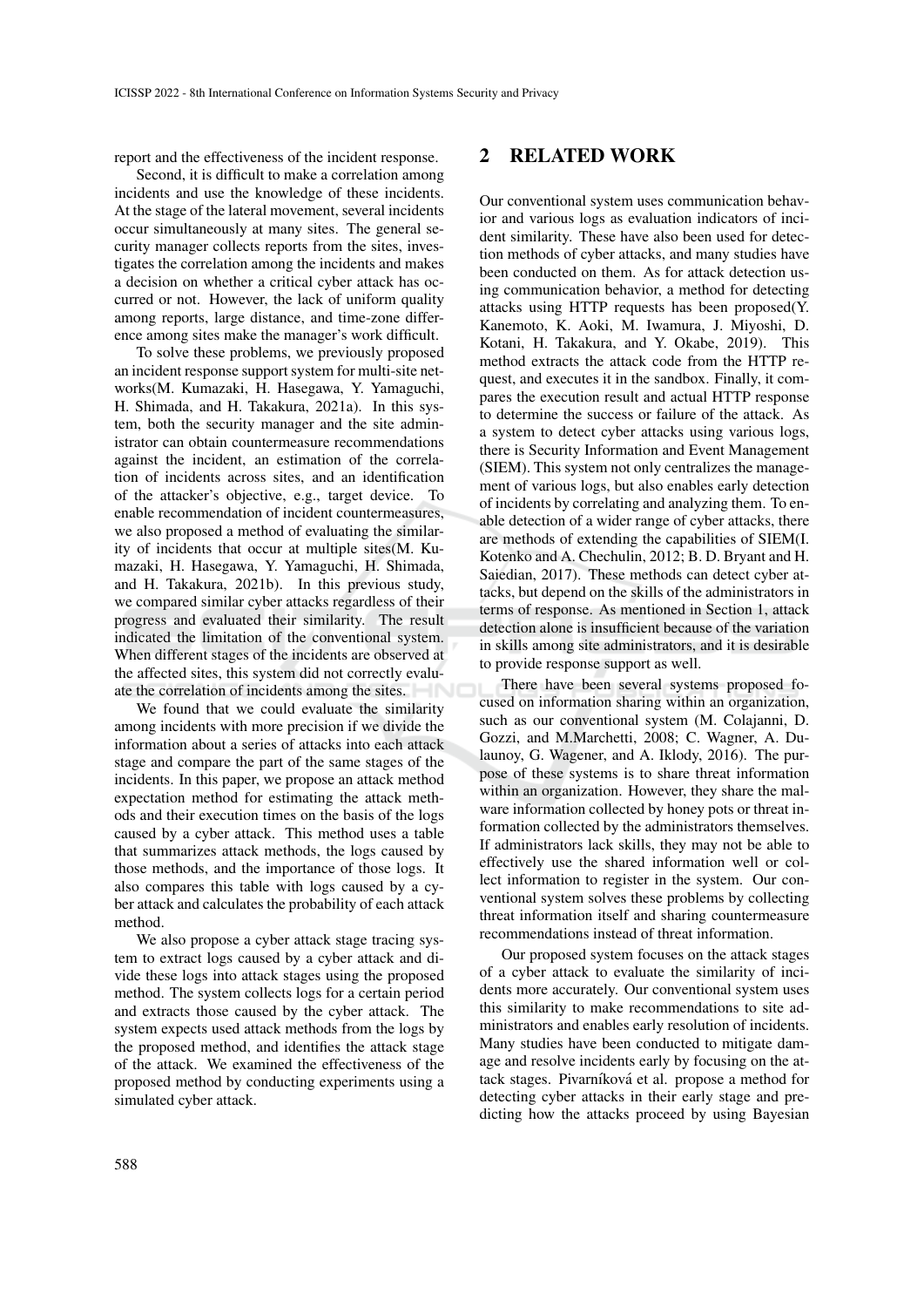network algorithms(M. Pivarníková, P. Sokol, and T. Bajtoš, 2020). This method collects alerts of an intrusion detection system and predicts the correlation among these alerts. It builds a Bayesian network based on the results of the prediction and identifies the alerts caused by a certain cyber attack. In this way, the method enables detection of the early stage of an attack and prediction of subsequent attack activities. Saulius et al. proposed a method of detecting cyber attacks in the early stage by using a set of 31 logical filters(S. Japertas, and T. Baksys, 2018). This method is based on the Cyber Kill Chain(E. M. Hutchins, M. J. Cloppert, R. M. Amin, and others, 2011), and inserts an avoidance of the attack between the 4th stage (Exploitation) and the 5th stage (Installation) to mitigate the damage of the attack. This method filters the communications that occurred before the 4th stage of the kill chain by using multiple logical filters and detects attacks from the filtering results. These methods detect and predict attacks, but do not proposed countermeasures. As we described in Section 1, the different skill levels among site administrators makes it difficult to maintain the effectiveness of the incident response. For early response to attacks, it is necessary to provide extensive support that includes collecting incident information and proposing countermeasures.

# 3 OUR CONVENTIONAL SYSTEM AND TECHN

We have proposed an incident response support system for multi-located networks. To manage an organization's network, a site administrator is assigned to each branch site, and a general security manager is assigned to the head office. We also assume that the log server at the head office centrally manages the logs of all devices in the organization.

The system provides recommendations for an incident response by using information of similar incidents. When an incident occurs and the site administrator registers the incident data (shown in Table 1) to the system, the system searches for similar incidents among the stored information. If the most similar incident is found, the system will share its recommendation (e.g., resolution methods and response status) to the site administrator who registered the information of the incident.

The incident data consist of the items shown in Table1. "Incident ID", "Sub system ID", "Progress status" are given by the system. The site administrator registers "Device IP", "Occurrence time", and "Suspicious information". The system searches for similar incidents in the organization's incident database

| Item (type)                | Example               |
|----------------------------|-----------------------|
| Incident ID (int)          | 153                   |
| Sub system ID (int)        |                       |
| Device IP (str)            | WWW.XXX.YYY.ZZZ       |
| Occurrence time (date)     | 2020/05/10 18:10:55   |
|                            | [Communication]       |
| Suspicious                 | with abc.def.fed.cba. |
| Information (list)         | Vulnerable            |
|                            | application A]        |
| Similar Incident IDs (int) | [110, 86]             |
| Countermeasures            | [[Stop Application A, |
| and results (list)         | Unexecuted]]          |
| Progress status (int)      |                       |

| Table 1: Contents of incident data. |  |
|-------------------------------------|--|
|-------------------------------------|--|

by using this information. If the system finds similar incidents, it shares its "Countermeasures and results".

To verify the effectiveness of the Current Incident Similarity Estimator, one of modules in our conventional system, in evaluating the similarity among ongoing incidents, we conducted an experiment using simulated cyber attacks(M. Kumazaki, H. Hasegawa, Y. Yamaguchi, H. Shimada, and H. Takakura, 2021b). We executed multiple simulated attacks with different attack stages and captured their communications in the experimental environment. We estimated the similarity of each attack using these communications as suspicious information. As a result, we were able to correctly estimate the similarity of attacks when their attack stages were the same, but not when they were different.

## 4 PROPOSED SYSTEM

The previous results indicate the necessity to execute similarity estimation for the same stage of attacks even if their current stages differ. By investigating the stage transitions of attacks, we have to make align their stages. In this paper, we propose a method to expect the attack methods and their execution times. We assume that expected attack methods are used for identifying attack stages, and their execution times are used to more accurately evaluate the similarity among incidents. In addition, we propose a cyber attack stage tracing system. The system collects information related to an incident and divides it into each attack stage. We assume that this system will be used as a sub-system of the Current Incident Similarity Estimator of our conventional system.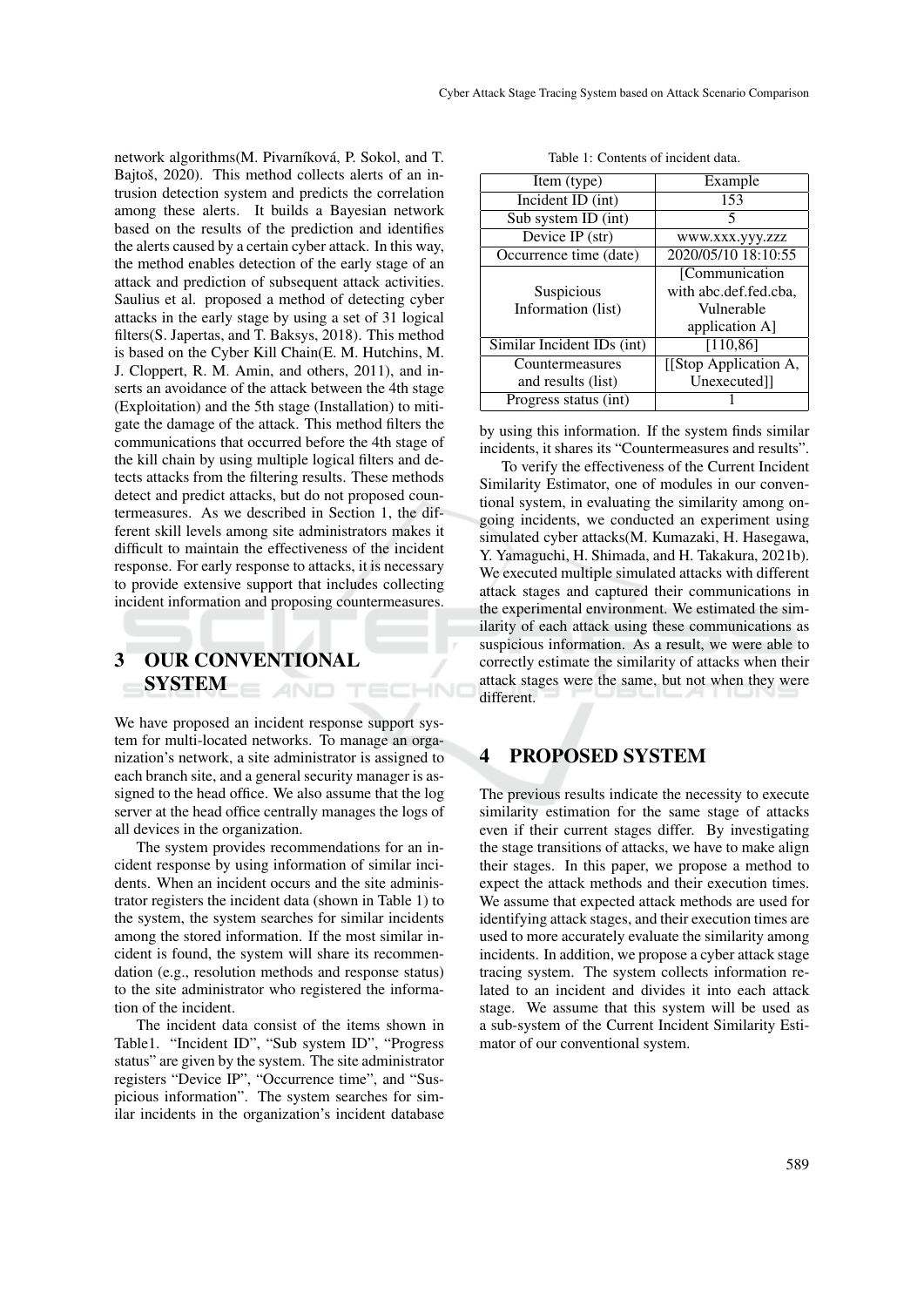

Figure 1: Flow of attack-method expectation.

#### 4.1 Attack-method Expectation

To describe the proposed expectation method, we define two terms: Attack log and Attack scenario table. When a cyber attack occurs, various types of logs are caused depending on the attack method (e.g., terminal system logs indicating execution of a suspicious application and file server logs indicating access to unauthorized files). We define an Attack log as a set of this information recorded in multiple logs and arranged in a chronological order.

The Attack scenario table is a table of methods used by cyber attacks and information about them. The attack methods used for expectation are defined by general cyber attack frameworks such as MITRE ATT&CK(B. E. Strom, A. Applebaum, D. P. Miller, K. C. Nickels, A. G. Pennington, and C. B. Thomas, 2018). For each method, the table summarizes elements caused by that method (e.g., system log) and the importance of each element. We define importance having the following three levels, "low" for elements that are recorded even in normal business and those that are often seen in other attack methods, "high" for those that are specific to that method, and "middle" for those that are neither. It is assumed that a general security manager will prepare this table before the system goes live, and that he/she can change it as needed.

The proposed method uses the Attack log and the Attack scenario table to expect the attack methods used for a cyber attack and the execution time of these methods. To do this, this method repeats the following cycle (Figure 1).

1. The method checks whether the element of each attack method exists in an Attack log (Figure 1 a), and calculates the possibility of occurrence using the importance of each element in the Attack scenario table. For each method, there are elements of that method in the Attack log. If there are them, it adds the probability of the method in accordance with the importance of the element.

For the attack method with the highest probability, if its probability exceeds a certain threshold, the proposed method expects that the attack method was used when the element was confirmed (Figure  $1 - b$ ).

2. It creates an Attack flow and Remaining logs (Figure 1 - c). The Attack flow is a summary of the attack methods, their related logs, and their execution times. It checks whether the probability of the attack method with the highest probability exceeds a certain threshold. If the probability exceeds that threshold, it adds the information of the attack method to the Attack flow. The Remaining logs are the logs removed from the Attack log that are related to this attack method. It repeats this cycle using these Remaining logs. If the probability is below the threshold, it deletes the received logs.

If there is more than one attack method with the highest probability that cannot occur in parallel, then the proposed method treats them disjointly and outputs a distinct Attack flow for each method.

If there are no remaining logs left in the cycle, it stops this cycle and outputs the Attack flow at this point. Therefore, we can obtain the information about attack methods and their execution time.

#### 4.2 Cyber Attack Stage Tracing System

#### 4.2.1 Outline

The proposed system collects information related to an incident and divides it into each attack stage. The system can be used as a sub-system of our conventional system's Current Incident Similarity Estimator.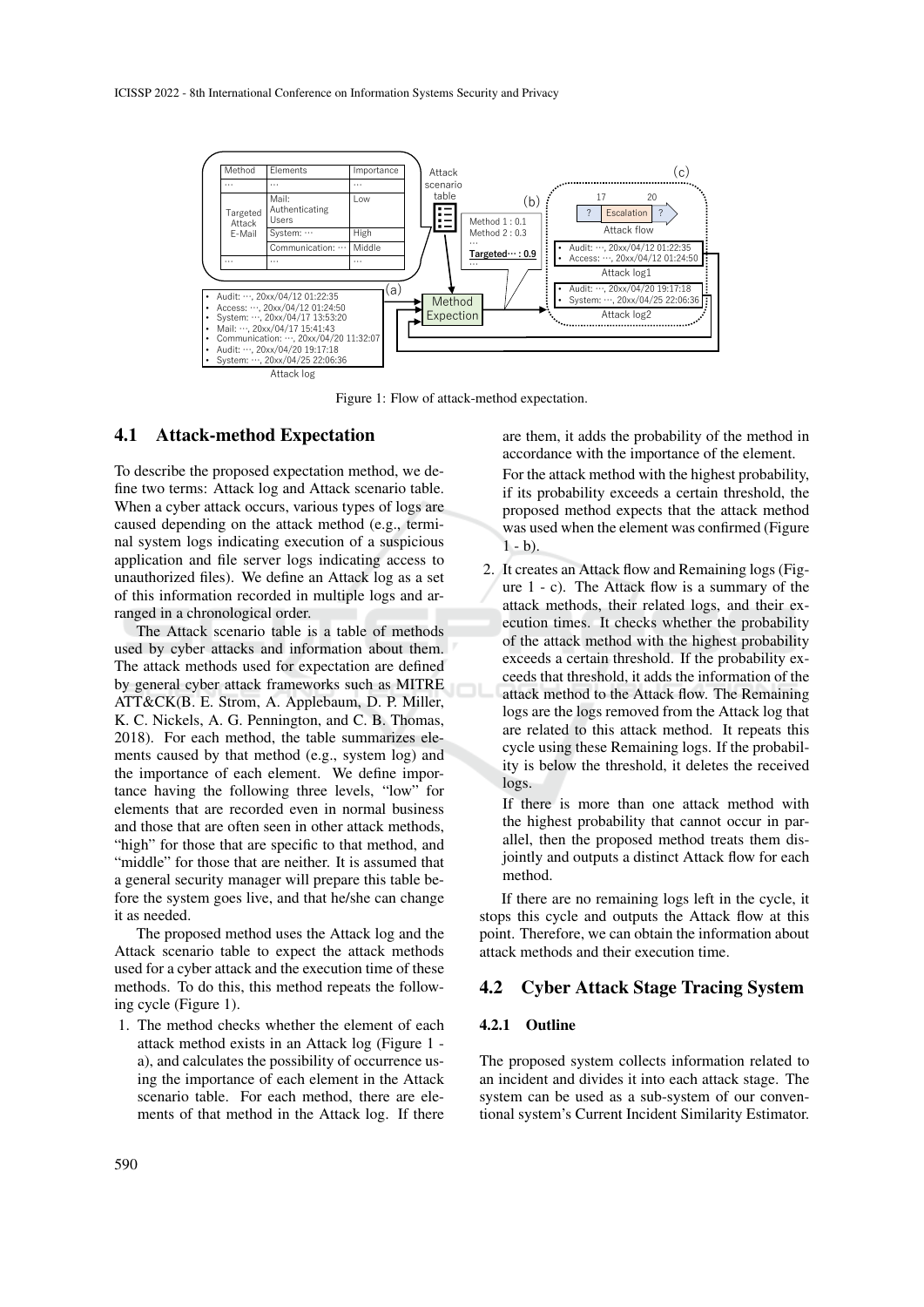

Figure 2: Proposed system's configuration.



Figure 3: Proposed system's process flow.

The proposed system first receives the Incident data from the conventional system's Current Incident Manager. Next, it collects and narrows down the information necessary to identify the attack method. Finally, it estimates the attack method, execution time, and the attack stage. The system consists of four modules shown in the Figure 2 to achieve this. Figure 3 shows the process flow when information is input.

#### 4.2.2 Log Collection Module

This module receives the Incident data from the Current Incident Manager. When the module receives such information, it accesses the log server and collects various logs including each terminal logs, e.g., communication logs, mail logs, terminal's system log, etc. As we described, the log server collects all logs recorded in the organization. This module searches and collects all server's logs and communication logs. If the Incident data includes the occurrence time, the module collects logs from that time to the current time. If not, it collects logs for a certain period of time predefined by the general security manager. If the Incident data includes the Device IP, which is the IP address of the device where the incident occurred, the module additionally collects logs about the device from system logs, audit logs, etc.

This module also receives a timestamp from the Identification module (explained in Sec.4.2.5). The module uses the timestamp instead of the occurrence time received from the Current Incident Manager, and collect logs from the timestamp to the current time.

Finally, this module sends the collected logs to the Attack Extraction module (Figure 3 - (i)).

#### 4.2.3 Attack Extraction Module

This module extracts Attack log from various logs received from the Log Collection module. It removes logs of legitimate activities from those the Log Collection Module sends. We give examples of removing logs as follows.

• Mail log and communication log

The module removes them based on the whitelist, which is created by using the results of threat intelligence on domain information obtained from DNS (Domain Name System) logs and email addresses.

- Terminal's system log and server's access log
- We assume that an ongoing investigation by the organization can create a whitelist of logs that occur routinely in these logs. This module removes logs on the basis of this white list.

It sends the remainder as the Attack log to the Method Expectation module (Figure 3 - (ii)).

#### 4.2.4 Method Expectation Module

The Method Expectation module expects the methods used for an attack and their execution times from the Attack log sent from the Attack Extraction module. The details of the proposed expectation method were described in the Section 4.1. This module sends the flow created by this iteration to the Identification module (Figure 3 - (iii)).

#### 4.2.5 Identification Module

The Identification module identifies the attack stage from the Attack flow received from the Method Expectation module. This module determines the attack stage and its period from the attack method recorded in the Attack flow and checks the first attack stage of the Attack flow. This module focuses on the following four stages defined by the Information-technology Promotion Agency, Japan (IPA) (Information-technology Promotion Agency, Japan, 2013): initial compromise stage, attacking infrastructure building stage, penetration/exploration stage, and mission execution stage, which may leave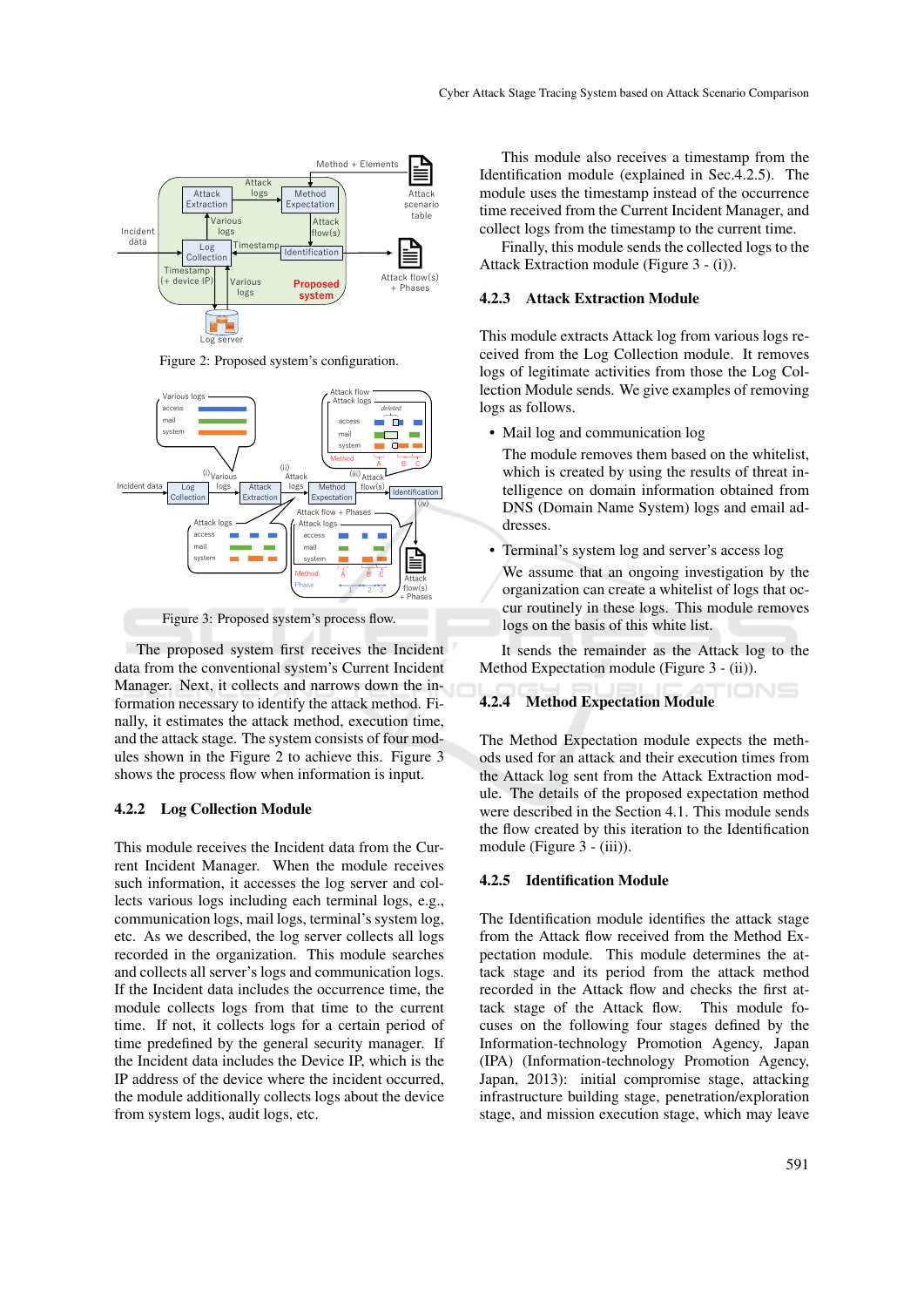

Figure 4: Experimental network.

records in the attack target organization. If the first attack stage is other than the initial compromise stage, it is possible that information about the attack exists in logs prior to this time. For additional investigation, this module sends the timestamp a certain time before the beginning of the Attack flow to the Log Collection module only once. This certain time is decided by the general security manager. The module then outputs the Attack flow and the attack stage together (Figure  $3 - (iv)$ ).

## 5 EXPERIMENT

To verify the effectiveness of the proposed expectation method for the attack method (Section 4.1), we executed a simulated cyber attack in an experimental environment, and created an Attack flow using the proposed method with the logs caused by this attack as the Attack log.

### 5.1 Environment

Figure 4 shows the experimental network. In this network, there were two LANs and one attacker terminal. In reality, an attacker attacks via the Internet, but in this experiment, we simulated the attack over the Internet with the configuration shown in Figure 6. The network with the IP address of 192.168.0.0/24 was assumed to be the Internet. One of LANs was assumed to be an organization's network and consisting of two employee terminals and a file server. These employee terminals were attacked by the Attacker in this experiment, so we call the employee terminal with the IP address of 192.168.10.51 as Victim A and the other terminal as Victim B. The file server has an employee directory that can be accessed by both employees. The other LAN is a server segment for the organization, and there is one mail server in this network that has employee mail accounts, and employees sign in to the mail server with their own terminals.

In this network, each terminal or server recorded the system log and authentication log of the employee terminal, the access log of the file server, and authentication log and sending/receiving log of the mail server. The routers also recorded the communication between the LAN and outside.

#### 5.2 Experimental Operation

Table 2 shows the series of attack activities executed in the experiment. In the initial compromise stage, a targeted attack email with a Remote Access Tool (RAT) was sent to the mail server, and the Victim A ran the RAT. The Attacker escalated the system privilege of the Victim A and placed the RAT on the file server. The Victim B downloaded the RAT from the file server and ran it. The Attacker escalated the system privilege of the Victim B and stole the confidential information.

To acquire the logs recorded by these attack activities, we collected system and audit logs of victims, server's logs, and communication logs of the router. We manually created an Attack log from the collected logs, executed the proposed method for the Attack log, and confirmed the results. Regarding the method of calculating the probability of occurrence, the percentage of the highest elements is 60%, that of the next highest elements is 30%, and that of the lowest elements is 10% of each attack method. If the element of attack method was in the Attack log, the score of that method was added.

## 5.3 Result and Consideration

The Attack log obtained from attack activities described in Section 5.2 is listed shown in Table 3. We expected the attack method and its execution time by using the proposed method (Figure 5). First, we calculated the possibility of occurrence of each attack method using the logs with log numbers 1 to 9 as the Attack log. As a result, the possibility of distribution of attack tools by RAT and privilege escalation by tools was 100%, which was the highest. The log numbers related to these attack methods were 3,4,8, and 9, and when they were removed, we obtain two Remaining logs, one with log numbers 1 and 2 and the other with log numbers 5, 6, and 7. From these Remaining logs, we again calculated the possibility of occurrence of each attack method. When the log numbers 1 and 2 were used as the Attack log, the possibility of internal infection/initial infiltration by sending an email with a link to a malicious site was the highest. When the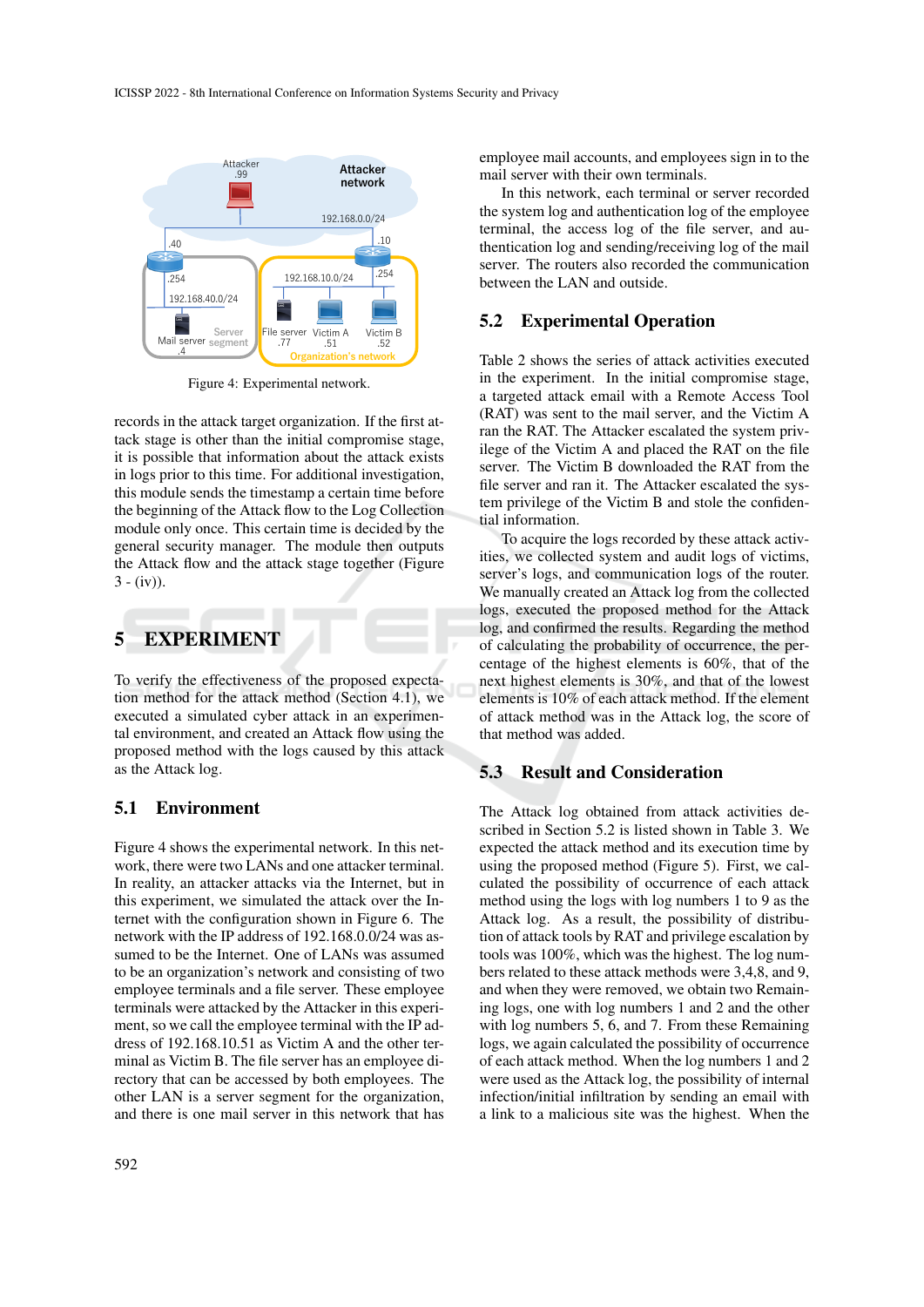| Attack stage                      | Method                  | Execution content                |
|-----------------------------------|-------------------------|----------------------------------|
| Initial compromise                |                         | Distributing and run RAT         |
|                                   | Targeted attack mail    | in the Victim A                  |
| Attacking infrastructure building |                         | Escalating the system privilege  |
|                                   | Escalation of privilege | of the Victim A                  |
|                                   | Distribution tools      | Distributing and execute a tool  |
|                                   |                         | to obtain credentials            |
| Penetration/exploration           | Network search          | Searching the file server        |
|                                   | Malware placement       | Placing RAT in the file server   |
|                                   | to file server          | and run it on the Victim B       |
| Attacking infrastructure building |                         | Escalating the system privilege  |
|                                   | Escalation of privilege | of the Victim B                  |
|                                   |                         | Distributing and execute a tool  |
|                                   | Distribution tools      | to obtain credentials            |
| Mission execution                 |                         | Uploading the confidential       |
|                                   | Upload information      | information file in the Victim B |

Table 2: Attack scenario in the experiment.

Table 3: Attack log in the experiment.

| $Log-ID$ | Content                           |
|----------|-----------------------------------|
|          | Receiving mail                    |
| 2        | Sustainable communication between |
|          | Attacker and Victim A             |
| 3        | Download file with Victim A       |
| 4        | <b>Escalation of privilege</b>    |
|          | in Victim A                       |
| 5        | Searching for virtual volumes     |
|          | on Victim A                       |
| 6        | Access to file server             |
|          | Regular communication between     |
|          | <b>Attacker and Victim B</b>      |
| 8        | Escalation of privilege           |
|          | in Victim B                       |
| q        | Download file with Victim B       |

log numbers 5, 6, and 7 were used as the Attack log, the possibility of the occurrence of the search of the shared folder and placement of malware in the shared folder became the highest. As a result, the Attack flow as shown in Figure 5 was obtained.

From the obtained Attack flow, the proposed method could expect execution time correctly when the Attack log did not contain any noisy data. However, there were parts where the attack methods were judged to be different from the actual methods. The experimental results determined that the first attack method in the Attack flow was a "Targeted attack email with a link to a malicious site", but in fact it was a "Targeted attack email with a RAT". This was due to the fact that there were fewer elements recorded than those in the Attack scenario table. For this reason, the attack methods with fewer elements in the Attack



Figure 5: Expectation flow in the experiment.

scenario table tended to have a higher probability of occurrence.

From the result, the proposed method needs to be improved in terms of expecting the attack method. However, it can expect the execution time of the attack method and can be used to identify the stage of the attack. To improve the method, we will conduct the same experiment with another attack scenario using a different attack method and check the recorded logs to create a more accurate Attack scenario table. We will also implement this method on logs with noisy data to determine the effect of such data.